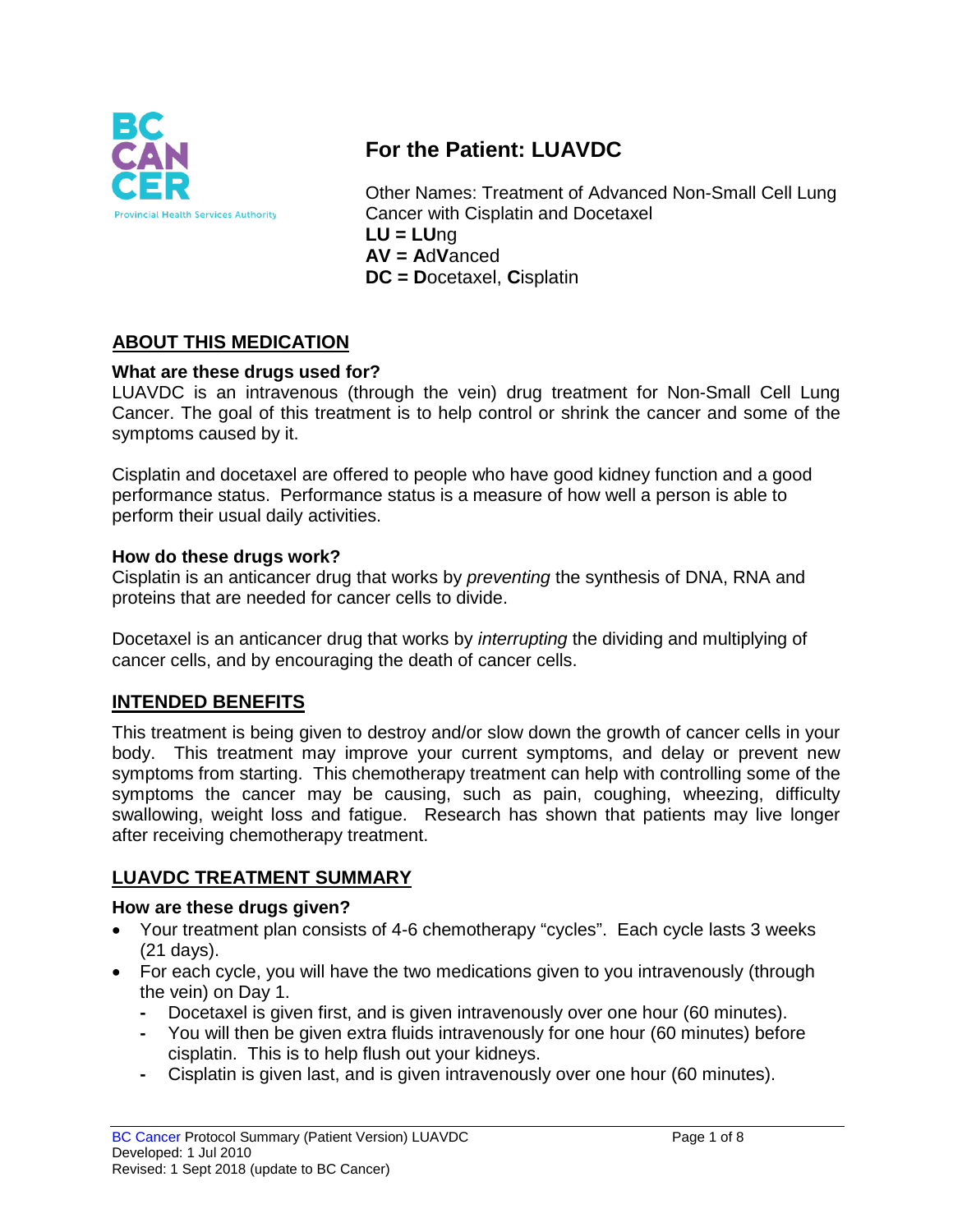#### **What will happen when I get my drugs?**

- A blood test is done within one month of starting treatment.
- A blood test is also done before Day 1 of each cycle.
- The dose and timing of your chemotherapy may be changed based on your blood test results and/or other side effects.
- Your very first treatment will take longer than other treatments because a nurse will be reviewing the possible side effects of your chemotherapy plan and will discuss with you how to manage them. *It is a good idea to bring someone with you to your first chemotherapy appointment.*
- You will be given a prescription for anti-nausea medications (to be filled at your regular pharmacy). Please bring your anti-nausea medications with you for each treatment. Your nurse will tell you when to take the anti-nausea medication. You also need to take your anti-nausea drugs at home after therapy. It is easier to prevent nausea than to treat it once it happens, so follow directions closely.
- You will also be given a prescription for *dexamethasone*, to help prevent nausea, fluid retention and allergic reactions. Fill this at your regular pharmacy as well.
	- o It is important to take dexamethasone exactly as directed or you may not be able to have your treatment. On treatment days, it is especially important to take the morning dose before your treatment.
	- o You must take 3 doses of dexamethasone before your treatment. Start taking it the day before your treatment and continue taking it twice a day for at least 3 days.
	- o Always take dexamethasone with food.

## **LUAVDC TREATMENT PROTOCOL**

#### **Start Date: \_\_\_\_\_\_\_\_\_\_\_\_\_\_\_\_\_\_\_\_\_\_\_\_\_\_\_\_**

**Cycle 1:**

| Day 1             | Day 2     | Day 3     | Day 4     | Day 5     | Day 6         | Day 7     |
|-------------------|-----------|-----------|-----------|-----------|---------------|-----------|
| <b>Blood Test</b> | <b>No</b> | No        | No        | No        | <b>No</b>     | <b>No</b> |
| Docetaxel,        | chemo     | chemo     | chemo     | chemo     | chemo         | chemo     |
| Prehydration      |           |           |           |           |               |           |
| & Cisplatin       |           |           |           |           |               |           |
| Day 8             | Day 9     | Day 10    | Day 11    | Day 12    | Day 13        | Day 14    |
| <b>No</b>         | <b>No</b> | No        | <b>No</b> | <b>No</b> | <b>No</b>     | <b>No</b> |
| chemo             | chemo     | chemo     | chemo     | chemo     | chemo         | chemo     |
| Day 15            | Day 16    | Day 17    | Day 18    | Day 19    | <b>Day 20</b> | Day 21    |
| <b>No</b>         | <b>No</b> | <b>No</b> | <b>No</b> | No        | <b>No</b>     | <b>No</b> |
| Chemo             | chemo     | chemo     | chemo     | chemo     | chemo         | chemo     |

### **This 21-day cycle will repeat 3-5 more times.**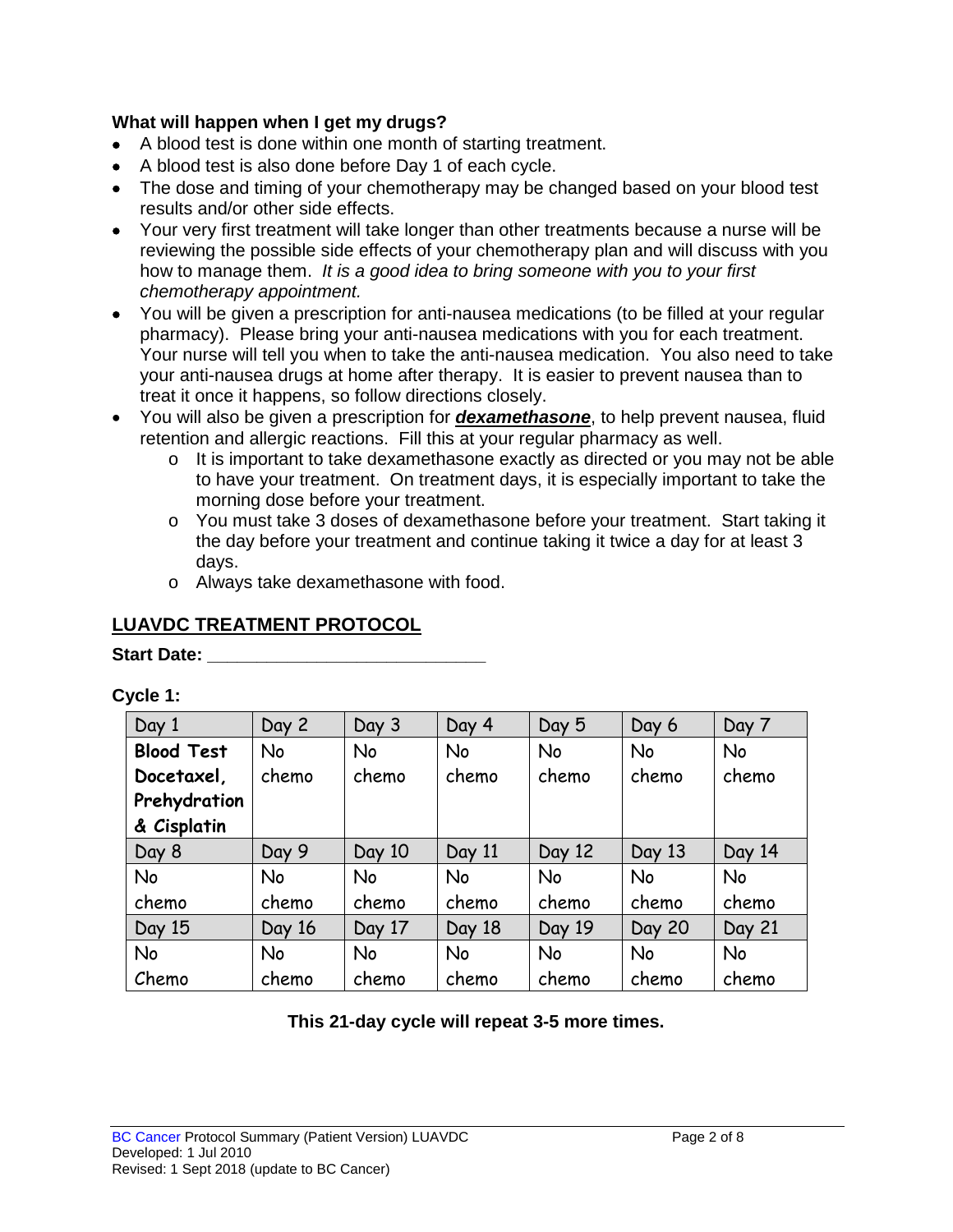## **CHEMOTHERAPY SIDE EFFECTS AND MANAGEMENT**

## **Are there any risks?**

• Unexpected and unlikely side effects can occur with any drug treatment. The ones listed below are particularly important for you to be aware of.

| <b>SERIOUS SIDE EFFECTS</b>                                                                                                                                                                                                                                                                      | <b>How common</b> | <b>MANAGEMENT</b>                                                                                                                                                                                                                                                                                                                                                                                                                        |
|--------------------------------------------------------------------------------------------------------------------------------------------------------------------------------------------------------------------------------------------------------------------------------------------------|-------------------|------------------------------------------------------------------------------------------------------------------------------------------------------------------------------------------------------------------------------------------------------------------------------------------------------------------------------------------------------------------------------------------------------------------------------------------|
|                                                                                                                                                                                                                                                                                                  | is it?            |                                                                                                                                                                                                                                                                                                                                                                                                                                          |
| Your white blood cells may<br>decrease 8 days after your<br>treatment. They usually return to<br>normal within 3 weeks. White<br>blood cells protect your body by<br>fighting bacteria (germs) that<br>cause infection. When they are<br>low, you are at greater risk of<br>having an infection. | Very Common       | To help prevent infection:<br>Wash your hands often and always after using the bathroom.<br>$\bullet$<br>Take care of your skin and mouth by gently washing regularly.<br>$\bullet$<br>Avoid crowds and people who are sick.<br>$\bullet$<br>Call your doctor <i>immediately</i> at the first sign of an <i>infection</i> such as<br>fever (over 100°F or 38°C by an oral thermometer), chills, cough or<br>burning when you pass urine. |
| Your platelets may decrease<br>during or after your treatment.<br>Platelets help to make your blood<br>clot when you hurt yourself. You<br>may bruise or bleed more<br>easily than usual.                                                                                                        | Common            | To help prevent bleeding problems:<br>Try not to bruise, cut or burn yourself.<br>Clean your nose by blowing gently, do not pick your nose.<br>$\bullet$<br>Avoid constipation.<br>$\bullet$<br>Brush your teeth gently with a soft toothbrush as your gums may bleed<br>$\bullet$<br>more easily. Maintain good oral hygiene.<br>Avoid taking ASA (eg: Aspirin®) or Ibuprofen (eg: Advil®), unless<br>prescribed by your doctor.        |
| Allergic reactions to docetaxel<br>may occur. Signs of an allergic<br>reaction are flushing, rash,<br>dizziness, swelling or breathing<br>problems.                                                                                                                                              | Common            | Take your dexamethasone tablets as directed by your doctor,<br>$\bullet$<br>pharmacist or nurse. This is usually taken twice a day with food<br>(breakfast and supper) starting the day before your treatment.<br>Your nurse will check your heart rate (pulse) and blood pressure, if<br>needed.<br>Tell your nurse or doctor <i>immediately</i> if you have any sign of an allergic<br>$\bullet$<br>reaction.                          |
| Docetaxel and cisplatin burn if<br>leaked under the skin.                                                                                                                                                                                                                                        | Rare              | Tell your nurse <i>immediately</i> if you feel pain, burning, stinging, or any other<br>change while the drugs are being given.                                                                                                                                                                                                                                                                                                          |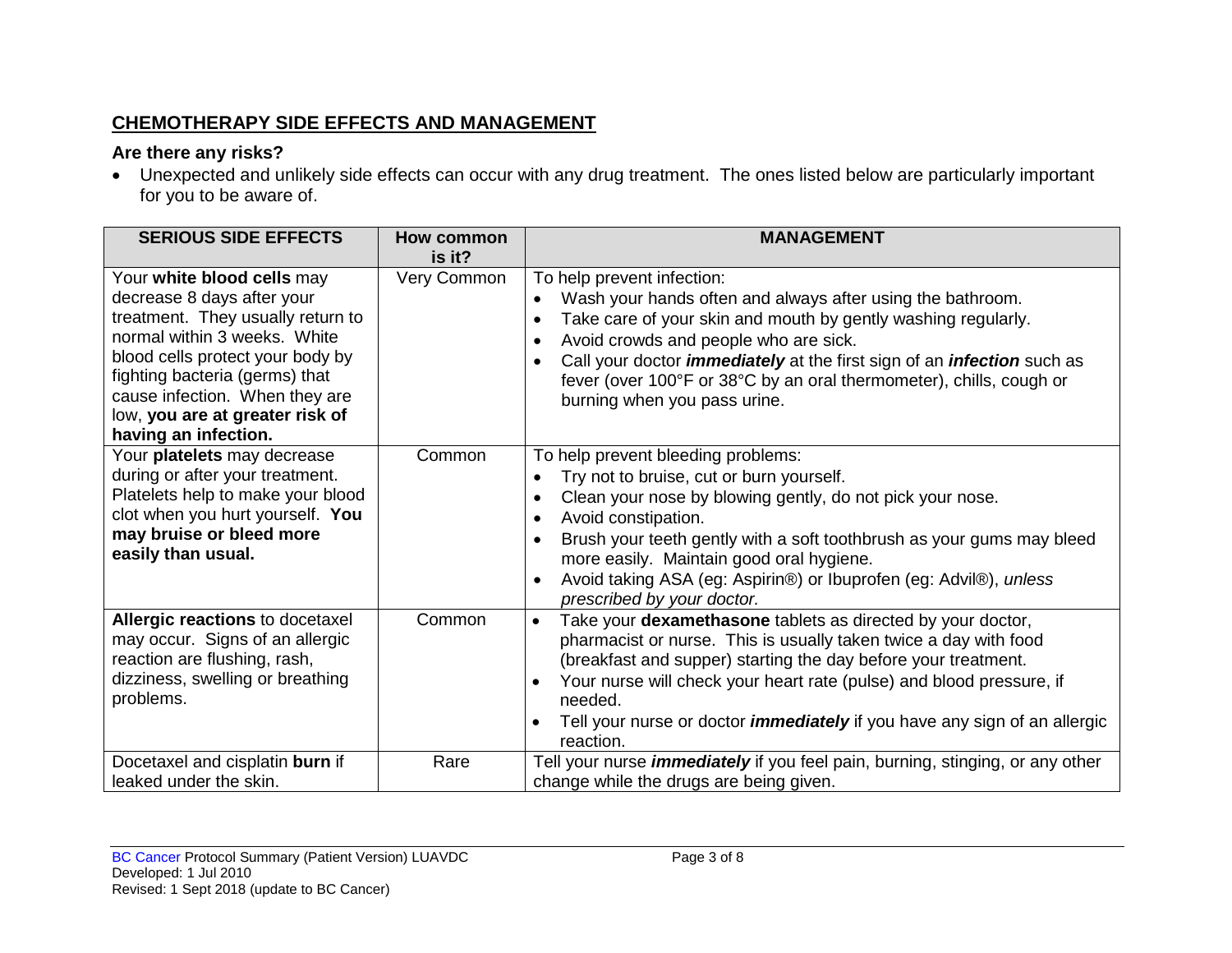| <b>OTHER SIDE EFFECTS</b>                                                                                                                                                                                                                                                                                                                                                                                                                            | <b>How Common</b><br>Is It? | <b>MANAGEMENT</b>                                                                                                                                                                                                                                                                                                                                                                                                                                                                                                                       |
|------------------------------------------------------------------------------------------------------------------------------------------------------------------------------------------------------------------------------------------------------------------------------------------------------------------------------------------------------------------------------------------------------------------------------------------------------|-----------------------------|-----------------------------------------------------------------------------------------------------------------------------------------------------------------------------------------------------------------------------------------------------------------------------------------------------------------------------------------------------------------------------------------------------------------------------------------------------------------------------------------------------------------------------------------|
| Nausea and vomiting may occur<br>after your treatment and may last<br>for 24 hours.                                                                                                                                                                                                                                                                                                                                                                  | Very Common                 | You will be given a prescription for anti-nausea drug(s) to take before your<br>chemotherapy treatment and/or at home. It is easier to prevent nausea than<br>to treat it once it has happened, so follow directions closely.<br>Drink plenty of liquids.<br>Eat and drink often in small amounts.<br>Try the ideas in "Food Choices to Control Nausea".<br>Be sure to let your doctor know if you have nausea or vomiting later than 24<br>hours after your treatment.                                                                 |
| <b>Tiredness or lack of energy may</b><br>occur.                                                                                                                                                                                                                                                                                                                                                                                                     | Very Common                 | Do not drive a car or operate machinery if you are feeling tired.<br>Try the ideas in "Your Bank of Energy Savings: How People with Cancer<br>can Handle Fatigue".                                                                                                                                                                                                                                                                                                                                                                      |
| Hair loss is common and may<br>begin within a few days or weeks<br>of treatment. Your hair may thin<br>or you may become totally bald.<br>Your scalp may feel tender. You<br>may lose hair on your face and<br>body. In most cases, your hair<br>will grow back once your<br>chemotherapy treatments are<br>over and sometimes between<br>treatments. Rarely, hair may not<br>grow back for more than two<br>years. Color and texture may<br>change. | Very Common                 | Use a gentle shampoo and soft brush.<br>$\bullet$<br>Care should be taken with use of hair spray, bleaches, dyes and perms.<br>$\bullet$<br>Protect your scalp with a hat, scarf or wig in cold weather. Some<br>extended health plans will pay part of the cost of a wig.<br>Cover your head or apply sunblock on sunny days.<br>$\bullet$<br>Apply mineral oil to your scalp to reduce itching.<br>$\bullet$<br>If you lose your eyelashes and eyebrows, protect your eyes from dust<br>and grit with a broad-rimmed hat and glasses. |
| Diarrhea may occur.                                                                                                                                                                                                                                                                                                                                                                                                                                  | Common                      | To help diarrhea:<br>Drink plenty of liquids.<br>$\bullet$<br>Eat and drink often in small amounts.<br>Avoid high fibre foods as outlined in "Coping with Diarrhea".                                                                                                                                                                                                                                                                                                                                                                    |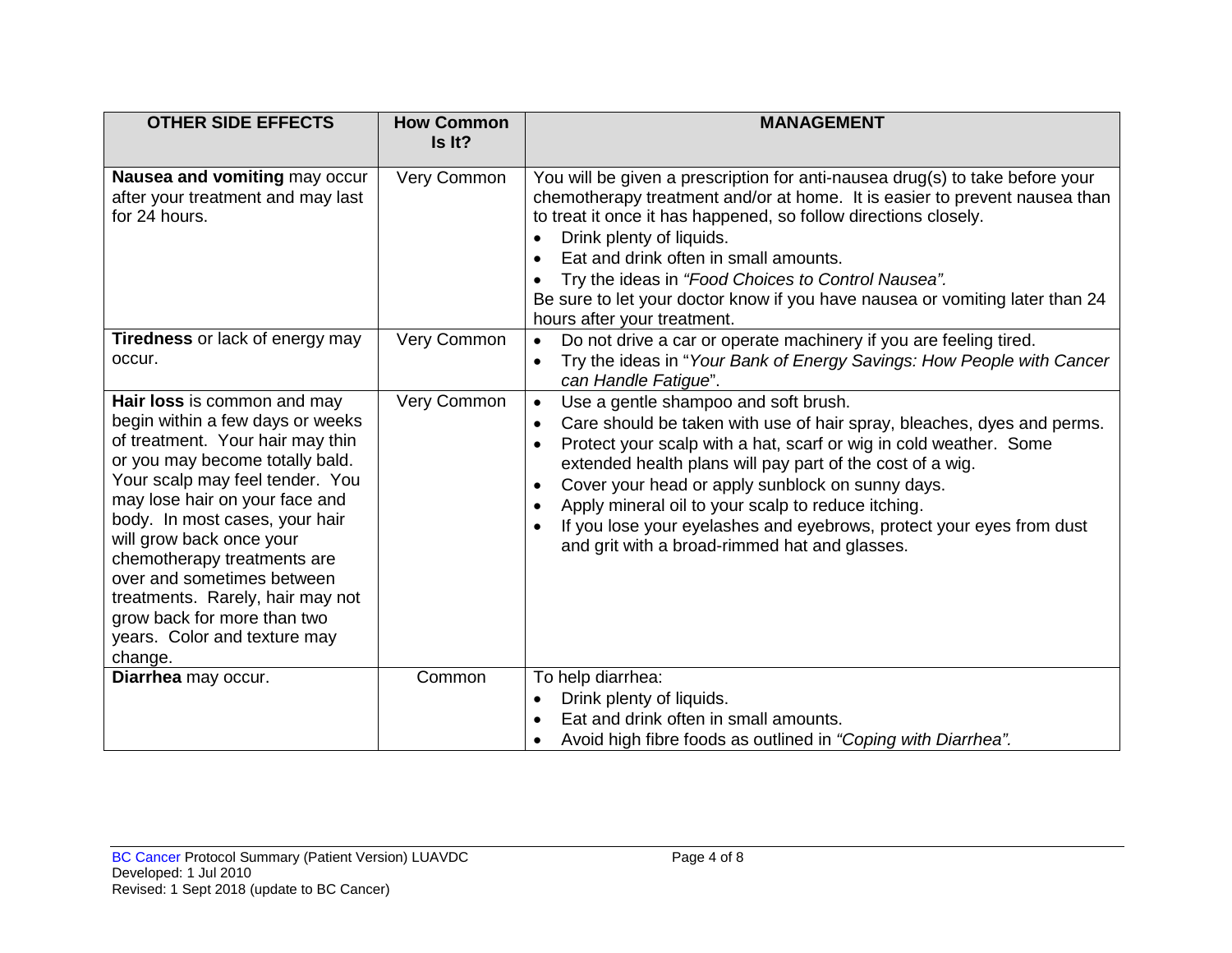| <b>OTHER SIDE EFFECTS</b>                                                                                                                                                                                              | <b>How Common</b><br>Is It? | <b>MANAGEMENT</b>                                                                                                                                                                                                                                                                                                                                                                                                                                                                                                                                               |
|------------------------------------------------------------------------------------------------------------------------------------------------------------------------------------------------------------------------|-----------------------------|-----------------------------------------------------------------------------------------------------------------------------------------------------------------------------------------------------------------------------------------------------------------------------------------------------------------------------------------------------------------------------------------------------------------------------------------------------------------------------------------------------------------------------------------------------------------|
| Pain or tenderness may occur<br>where the needle was placed in<br>your vein within 1-2 days after<br>treatment. This may extend all<br>the way up the arm. Sometimes<br>pain may occur where the cancer<br>is located. | Common                      | Apply cool compresses or soak in cool water for 15-20 minutes several<br>times a day.                                                                                                                                                                                                                                                                                                                                                                                                                                                                           |
| Sore mouth may occur a few<br>days after treatment. Mouth<br>sores can occur on the tongue,<br>the sides of the mouth or in the<br>throat. Mouth sores or bleeding<br>gums can lead to an infection.                   | Common                      | Brush your teeth gently after eating and at bedtime with a very soft<br>toothbrush. If your gums bleed, use gauze instead of a brush. Use<br>baking soda instead of toothpaste.<br>Make a mouthwash with 1/2 teaspoon baking soda or salt in 1 cup warm<br>$\bullet$<br>water and rinse several times a day.<br>Try soft, bland foods like puddings, milkshakes and cream soups.<br>$\bullet$<br>Avoid spicy, crunchy or acidic food, and very hot or cold foods.<br>Call your doctor if you are having difficulty eating or drinking due to pain.<br>$\bullet$ |
| Numbness, tingling or burning<br>of the fingers or toes, or a<br>change in the way you walk<br>may occur. These changes will<br>slowly return to normal once your<br>treatments are over.                              | Common                      | Be careful when handling items that are sharp, hot or cold.<br>$\bullet$<br>Tell your doctor at your next visit, especially if you have trouble with<br>buttons, writing, or picking up small objects.                                                                                                                                                                                                                                                                                                                                                          |
| Fluid retention may occur.<br>Signs of extra fluid build-up are<br>swelling of feet, hands or belly;<br>breathing problems; cough or<br>rapid weight gain.                                                             | Common                      | Take your dexamethasone tablets as directed by your doctor,<br>$\bullet$<br>pharmacist or nurse.<br>Tell your doctor at your next visit.<br>$\bullet$<br>Elevate your feet when sitting.<br>$\bullet$<br>Avoid tight clothing.                                                                                                                                                                                                                                                                                                                                  |
| Rash may occur, mainly on the<br>feet and hands, but also on the<br>arms, face or chest. The rash will<br>generally clear by the time of the<br>next treatment.                                                        | Common                      | Apply a moisturizer to dry skin several times a day.<br>Keep the area clean to avoid infections.<br>$\bullet$                                                                                                                                                                                                                                                                                                                                                                                                                                                   |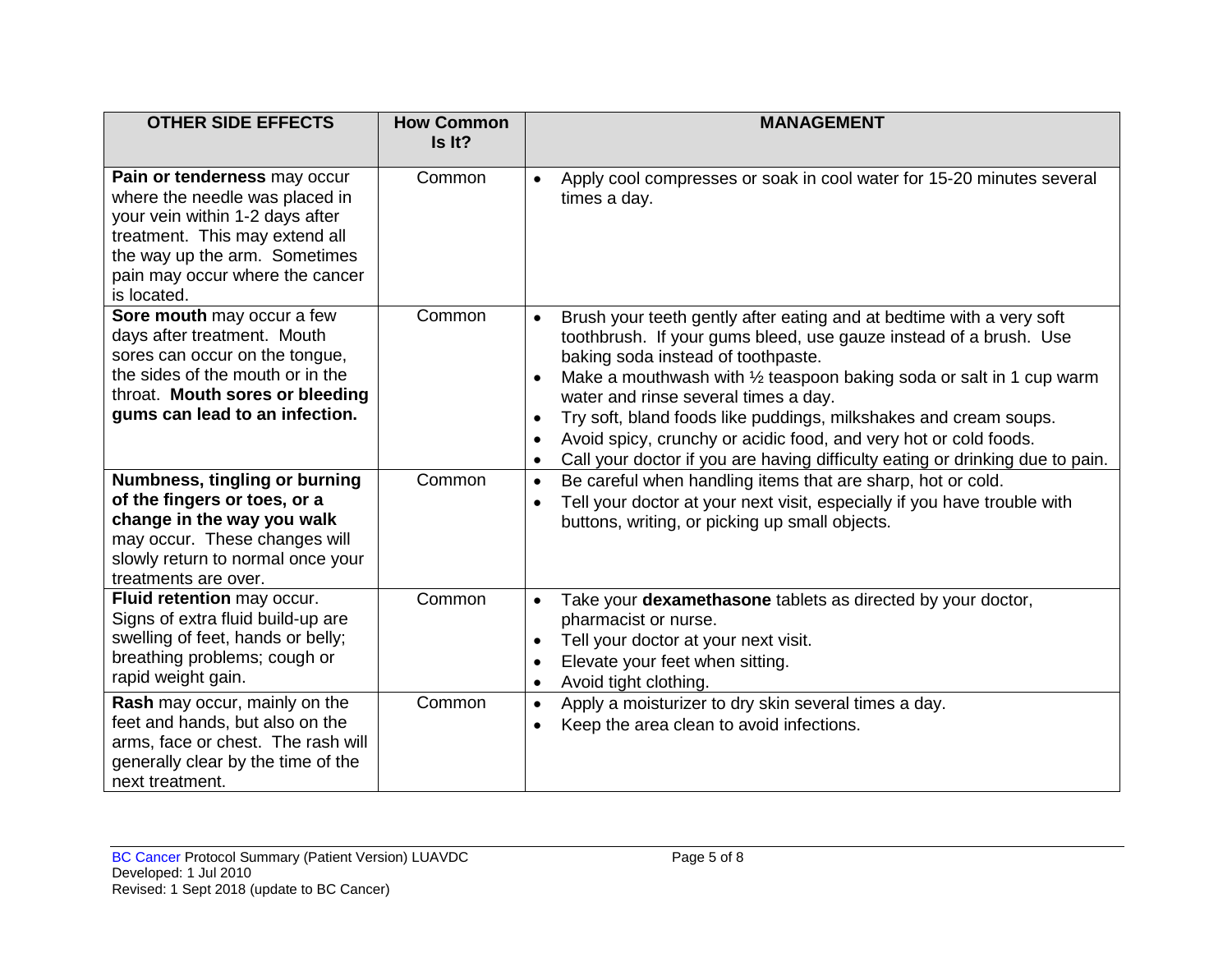| <b>OTHER SIDE EFFECTS</b>                                                                                                        | <b>How Common</b><br>Is It? | <b>MANAGEMENT</b>                                                                                                                                                                         |
|----------------------------------------------------------------------------------------------------------------------------------|-----------------------------|-------------------------------------------------------------------------------------------------------------------------------------------------------------------------------------------|
| Muscle or joint pain may occur<br>a few days after your treatment.<br>It usually lasts 4-7 days.                                 | Common                      | Take acetaminophen (eg, TYLENOL®) for mild to moderate pain.<br>$\bullet$                                                                                                                 |
| Nail changes such as change in<br>color may occur. Rarely, nails<br>will loosen or fall off, or the<br>nailbeds will be painful. | Uncommon                    | You may be given frozen gloves to wear on your hands during your<br>treatment to help prevent nail changes.<br>Take acetaminophen (eg, TYLENOL®) every 3-4 hours if nails are<br>painful. |
| Fever may occur shortly after<br>treatment with docetaxel. Fever<br>should last no longer than 24<br>hours.                      | Uncommon                    | Take acetaminophen (eg, TYLENOL®) every 3-4 hours.<br>• Fever which occurs more than 48 hours after treatment may be the sign<br>of an infection. See details above.                      |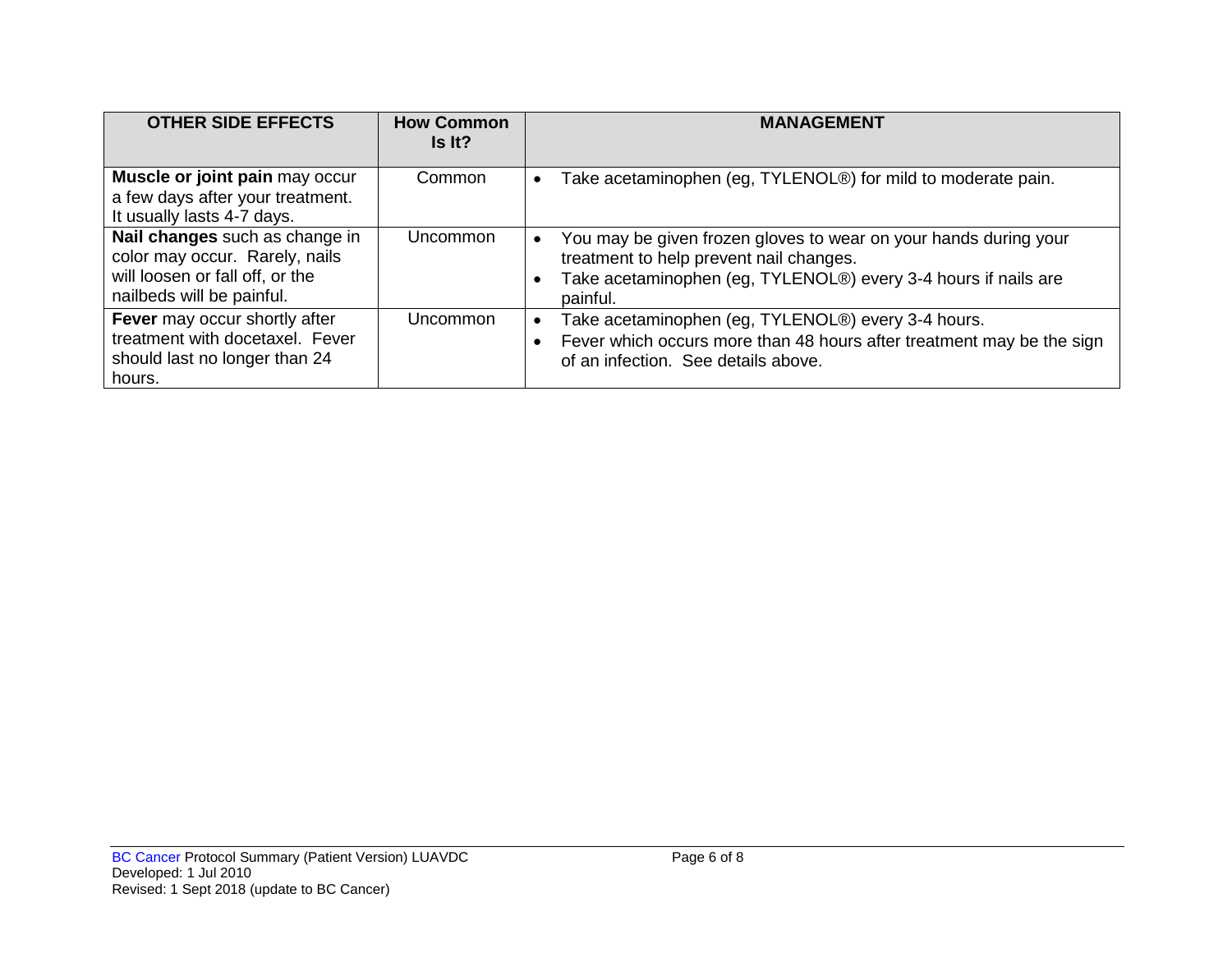## **INSTRUCTIONS FOR THE PATIENT**

#### **What other drugs can interact with LUAVDC?**

- Other drugs such as some antibiotics given by vein (eg: tobramycin, vancomycin), furosemide (LASIX®), phenytoin (DILANTIN®), ethacrynic acid (EDECRIN®), pyridoxine (Vitamin B6), cyclosporine, ketoconazole and erythromycin may interact with LUAVDC. Tell your doctor if you are taking these or other drugs as you may need extra blood tests, your dose may need to be changed or your treatment may need to be held for a few days.
- Check with your doctor or pharmacist before you start taking any new prescription or nonprescription drugs.
- If you are admitted to hospital for intravenous antibiotics, be sure that the doctor treating you knows you are on cisplatin.

#### **Other important things to know:**

- Cisplatin can cause changes in kidney function, but this is not frequent with the doses used in this type of treatment. It is important that you are well-hydrated before and after treatment.
- Sometimes, the nerve which allows you to hear can be affected by cisplatin. This could result in you experiencing "tinnitus" (ringing in the ears) or a change in your hearing. Report any of these problems to your doctor and/or nurse.
- The drinking of alcohol (in small amounts) does not appear to affect the safety or usefulness of this treatment.
- This treatment may cause sterility in men and menopause in women. If you plan to have children, discuss this with your doctor before starting treatment.
- This treatment may damage sperm and may cause harm to the baby if used during pregnancy. It is best to use *birth control* while you are undergoing treatment. Tell your doctor right away if you or your partner becomes pregnant. Do not breast feed during treatment.
- Tell all doctors or dentists you see that you are being treated with cisplatin and docetaxel before you receive treatment of any form.

## **SEE YOUR DOCTOR OR GET EMERGENCY HELP IMMEDIATELY IF YOU HAVE:**

- Signs of an **infection** such as fever (over 100°F or 38°C by an oral thermometer); chills, cough, pain or burning when you pass urine.
- Signs of a **stroke** such as sudden onset of severe headache, eyesight changes, slurred speech, loss of coordination, weakness or numbness in arm or leg.
- Signs of **bleeding problems** such as black, tarry stools; blood in urine or pinpoint red spots on skin.
- Signs of an **allergic reaction** (rare) soon after a treatment including dizziness, fast heart beat, face swelling or breathing problems.
- Signs of a **blood clot** such as tenderness or hardness over a vein, calf swelling and tenderness, sudden onset of cough, chest pain or shortness of breath.
- Signs of **bowel perforation** such as new pain, tenderness or acute cramping and bloating in your abdomen.
- **Seizures** or **loss of consciousness**.